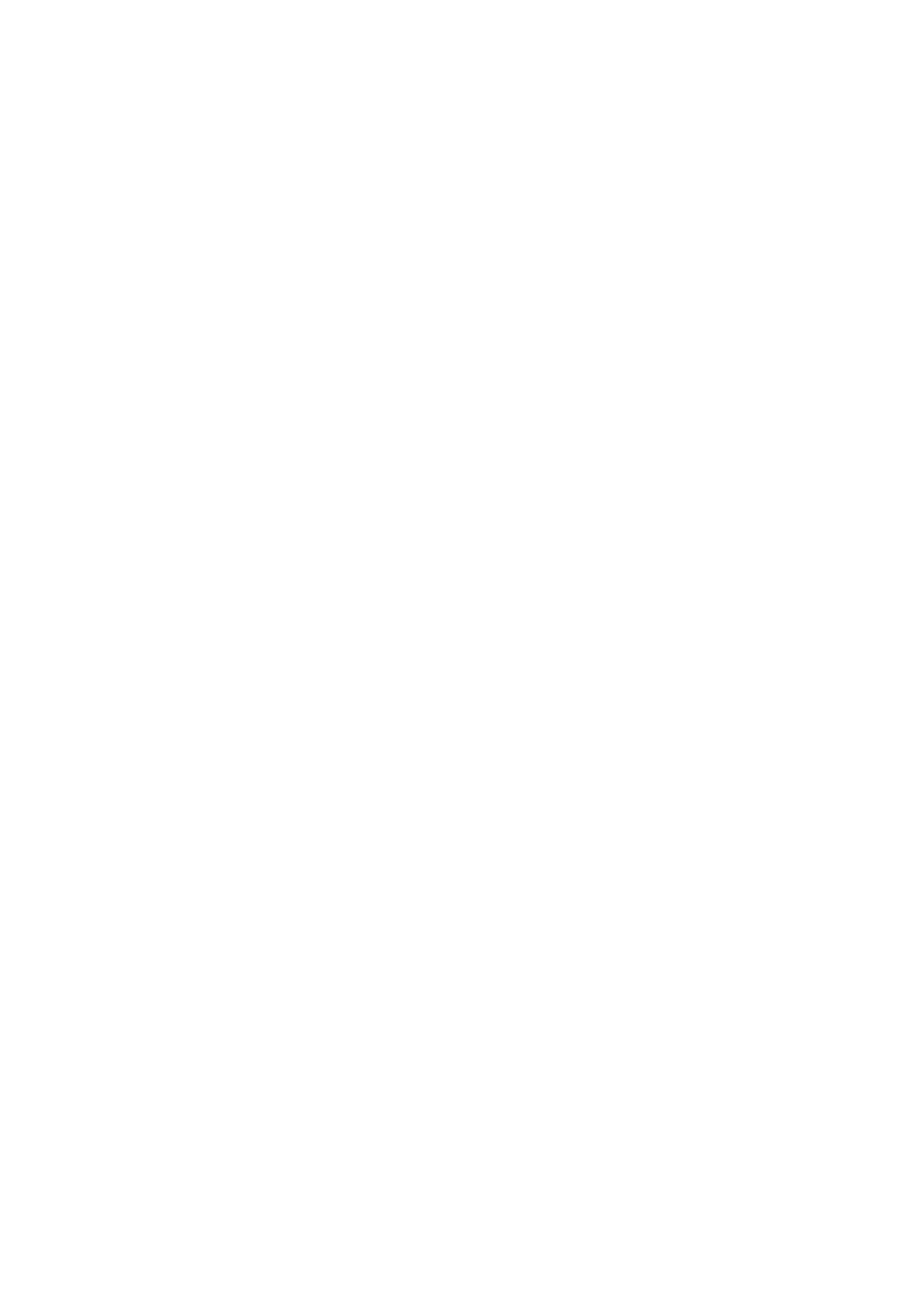# EUROPEAN STANDARD NORME EUROPÉENNE

## **EN 14809:2005/AC**

EUROPÄISCHE NORM

October 2007 Octobre 2007 Oktober 2007

**ICS** 97.220.10

#### English version Version Française Deutsche Fassung

Surfaces for sports areas - Determination of vertical deformation

Sols sportifs - Détermination de la déformation verticale

Sportböden - Bestimmung der vertikalen Verformung

This corrigendum becomes effective on 24 October 2007 for incorporation in the three official language versions of the EN.

Ce corrigendum prendra effet le 24 octobre 2007 pour incorporation dans les trois versions linguistiques officielles de la EN.

Die Berichtigung tritt am 24.Oktober 2007 zur Einarbeitung in die drei offiziellen Sprachfassungen der EN in Kraft.



EUROPEAN COMMITTEE FOR STANDARDIZATION COMITÉ EUROPÉEN DE NORMALISATION EUROPÄISCHES KOMITEE FÜR NORMUNG

**Management Centre: rue de Stassart, 36 B-1050 Brussels**

© 2007 CEN All rights of exploitation in any form and by any means reserved worldwide for CEN national Members. Tous droits d'exploitation sous quelque forme et de quelque manière que ce soit réservés dans le monde entier aux membres nationaux du CEN.

Alle Rechte der Verwertung, gleich in welcher Form und in welchem Verfahren, sind weltweit den nationalen Mitgliedern von CEN vorbehalten.